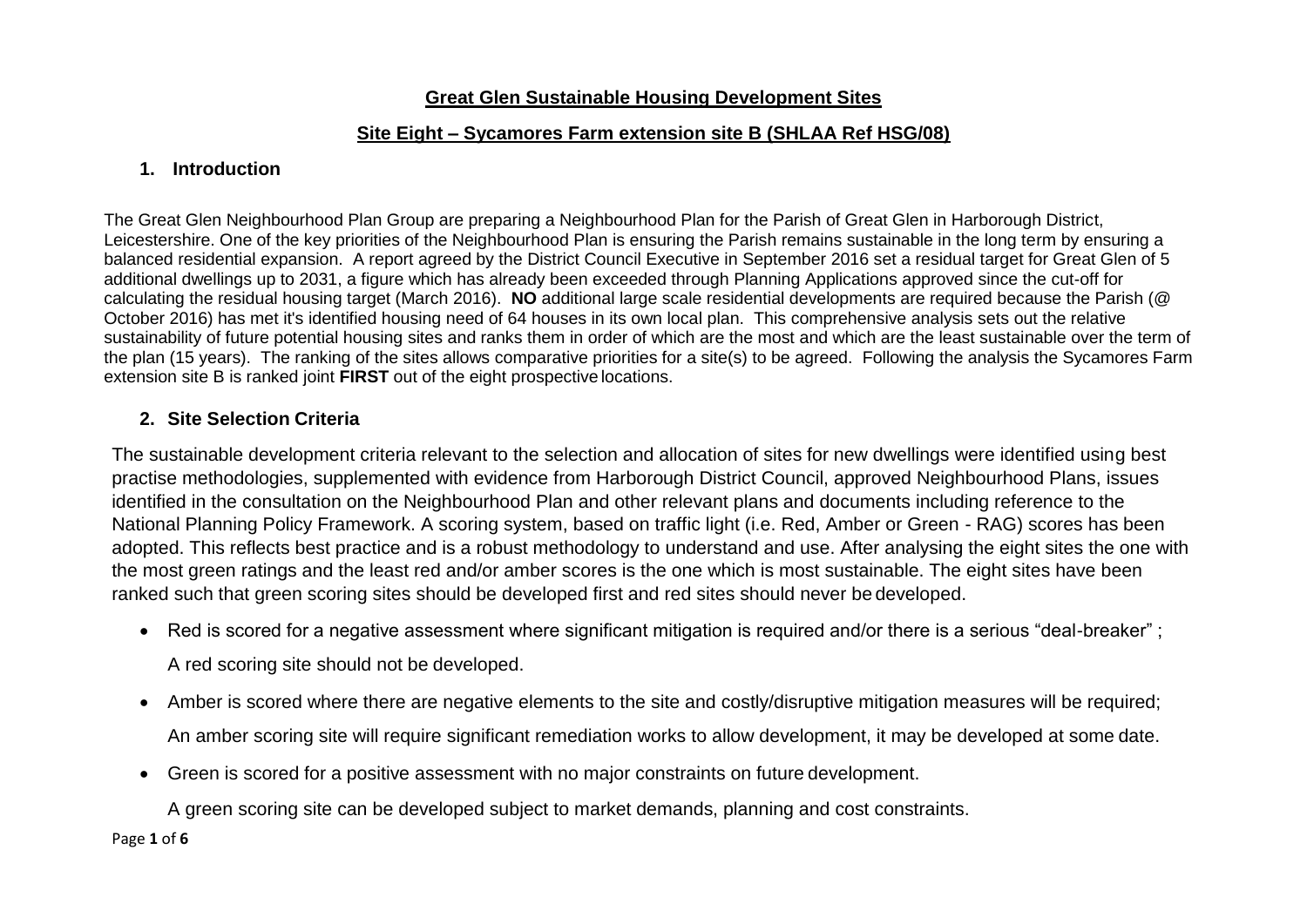| <b>Contact Details</b>  |                                 |                                                  |
|-------------------------|---------------------------------|--------------------------------------------------|
| <b>Name of Assessor</b> | Derek Doran BSc (Hons) MCIH MBA | Tel - 07952 927685 Email - d.doran2@ntlworld.com |

| Site - Details           |                                                                       |
|--------------------------|-----------------------------------------------------------------------|
| Site reference : (SHLAA) | A/MXD/08 Developable in 10-14 years (Last year's ref was 11-15 years) |
| Site name and address:   | Sycamores Farm extension site B                                       |

| Site – Sustainability criteria relating to Location, Surroundings & Constraints |                                                                                                                                                                                                                                                                                                                                                              | <b>RAG Rating</b> |
|---------------------------------------------------------------------------------|--------------------------------------------------------------------------------------------------------------------------------------------------------------------------------------------------------------------------------------------------------------------------------------------------------------------------------------------------------------|-------------------|
| Site capacity: 3 bed houses with<br>garden and in-curtilage parking.            | B - MXD/08 100 dwellings (SHLAA - 101 units)<br>20.93 HA                                                                                                                                                                                                                                                                                                     | Red               |
| <b>Current Use:</b>                                                             | Agricultural - in use.<br>A large section of the Western edge of the site is ridge and furrow.<br>It is an example of Medieval strip farming and has a historically important context (although no<br>legal protection against development).<br>Leicestershire is one of only 11 Counties in England with concentrations of preserved sites of<br>this type. | Amber             |
| <b>Adjoining Uses:</b>                                                          | Open Countryside to the South and the "old" A6 road to the Northern boundary providing an<br>attractive frontage.<br>Outside of the current village envelope but links well to the new development with planning<br>consent for 41 units on the opposite side of London Road, and potentially site A.                                                        | Amber             |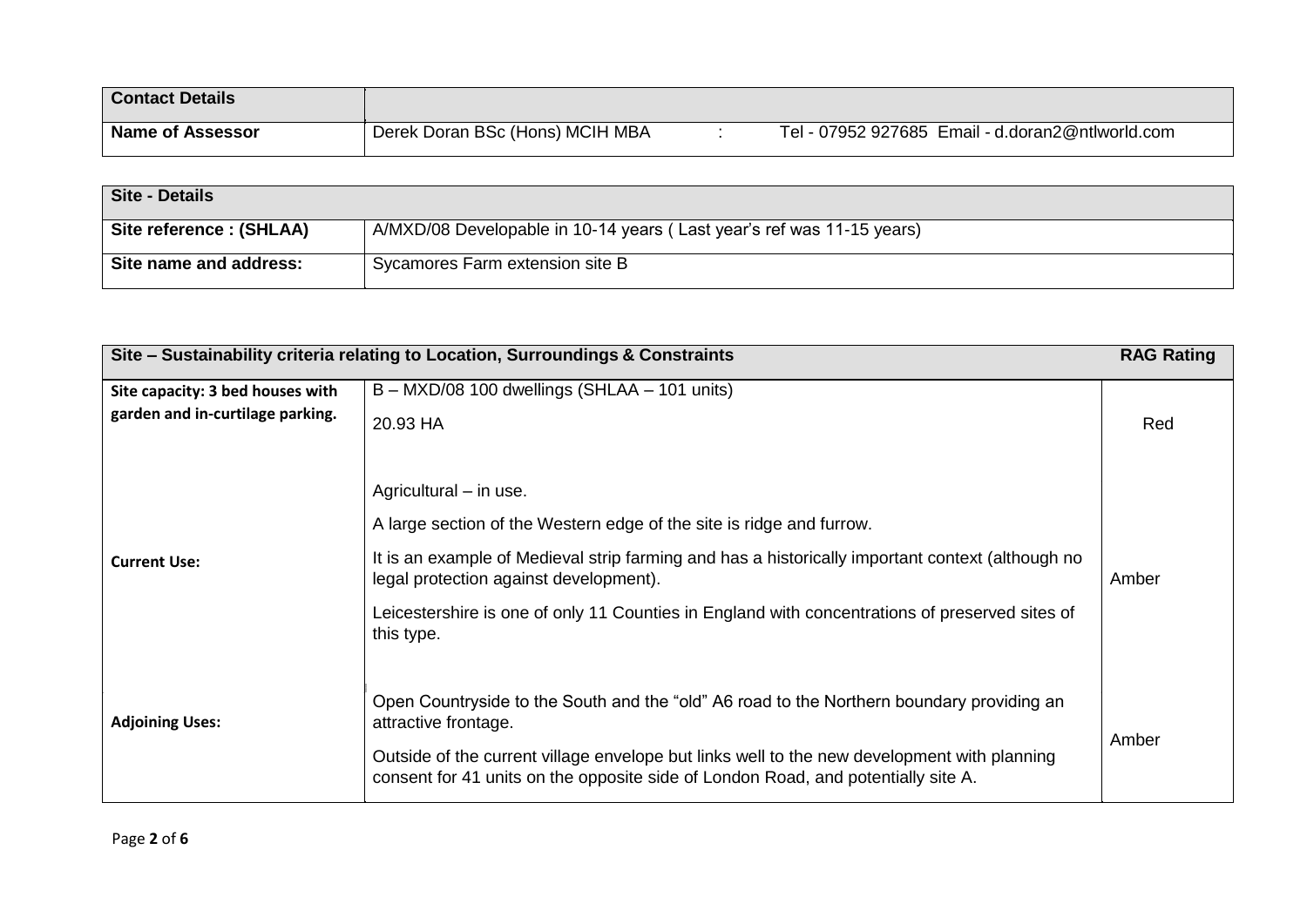| Site - Sustainability criteria relating to Location, Surroundings & Constraints |                                                                                                                                                                                                                                     | <b>RAG Rating</b> |  |
|---------------------------------------------------------------------------------|-------------------------------------------------------------------------------------------------------------------------------------------------------------------------------------------------------------------------------------|-------------------|--|
| Topography:                                                                     | Gently sloping land.                                                                                                                                                                                                                | Green             |  |
| <b>Greenfield or Previously</b><br><b>Developed Land?</b>                       | Greenfield open countryside, currently farmed.                                                                                                                                                                                      | Red               |  |
| <b>Good Quality Agricultural Land?</b>                                          | The High Leicestershire Landscape Character Area covers this site and ranks it as only having<br>a low to medium capacity to accommodate new development.                                                                           | Red               |  |
|                                                                                 | Grade 3 - Good to moderate agricultural land, currently being farmed.                                                                                                                                                               |                   |  |
| Site availability - Single ownership<br>or multiple ownership?                  | One owner – Libby Carr, very keen to proceed with this and/or site A.                                                                                                                                                               | Green             |  |
| <b>Landscape Quality?</b>                                                       | The draft Neighbourhood Plan does not define this actual site as a proposed local green space.<br>However, the Southern boundary of this site is the boundary line of LGS 02 which is<br>protected in the draft Neighbourhood Plan. | Green             |  |
|                                                                                 | Mixture of modified and unmodified and of reasonable quality – currently open aspect to South.                                                                                                                                      |                   |  |
| <b>Important Trees, Woodlands &amp;</b><br>Hedgerows?                           | Major hedgerows to all boundaries of the site with larger trees forming the boundary with<br>London Road and some will need to be retained, subject to survey. Individual trees of<br>reasonable quality, overall medium quality.   | Amber             |  |
| Relationship with existing pattern<br>of built development?                     | A realistic location to extend the current built form, given the Grammar school redevelopment<br>and the 41 units to be built on the North of London road – nearby. As well as site A (35 units).                                   | Green             |  |
| <b>Local Wildlife considerations?</b>                                           | Nesting birds, retained with hedgerows.                                                                                                                                                                                             | Green             |  |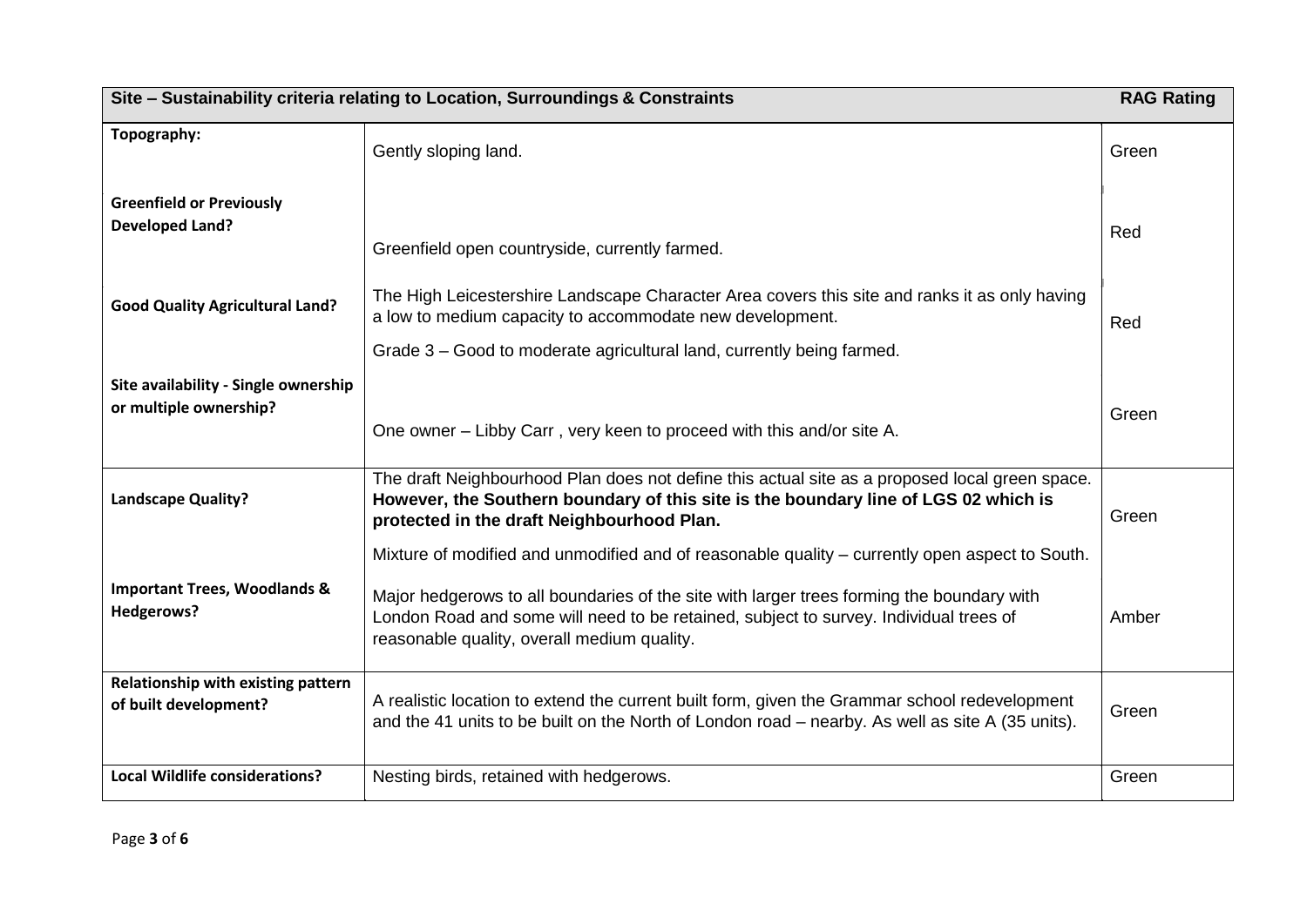| Site - Sustainability criteria relating to Location, Surroundings & Constraints |                                                                                                                                                                                                                                                                                        | <b>RAG Rating</b> |
|---------------------------------------------------------------------------------|----------------------------------------------------------------------------------------------------------------------------------------------------------------------------------------------------------------------------------------------------------------------------------------|-------------------|
| <b>Listed Building or important built</b><br>assets?                            | None identified.                                                                                                                                                                                                                                                                       | Green             |
| <b>Impact on the Conservation Area</b><br>or its setting?                       | No designated conservation area in Great Glen.                                                                                                                                                                                                                                         | Green             |
| Safe pedestrian access to and<br>from the site?                                 | Existing footpath on London Road, very straightforward to extend in to the site in a safe and<br>financially viable manner, particularly if linked to site A.                                                                                                                          | Green             |
| Safe vehicular access to and from<br>the site?                                  | London Road can provide a new junction in to the site in several locations, the bypass has<br>allowed this to be a safe option (previously additional turnings would have been dangerous).<br>Visibility splays would meet current Highways safety standards, probably through site A. | Green             |
| Impact on existing vehicular<br>traffic?                                        | Additional vehicle flows from this site through to London Road would provide an acceptable<br>vehicular movement flow. Clearly the scale of the development, about 110-120 units will have<br>an impact, with more units more traffic.                                                 | Green             |
| Safe access to public transport?<br>Specifically a bus stop.                    | Bus stops, both directions within a very short walking distance.                                                                                                                                                                                                                       | Green             |
| Distance to community facilities,<br>specifically village centre or shops       | Walking distance to shops and other facilities is acceptable at between 400 and 600m,                                                                                                                                                                                                  | Green             |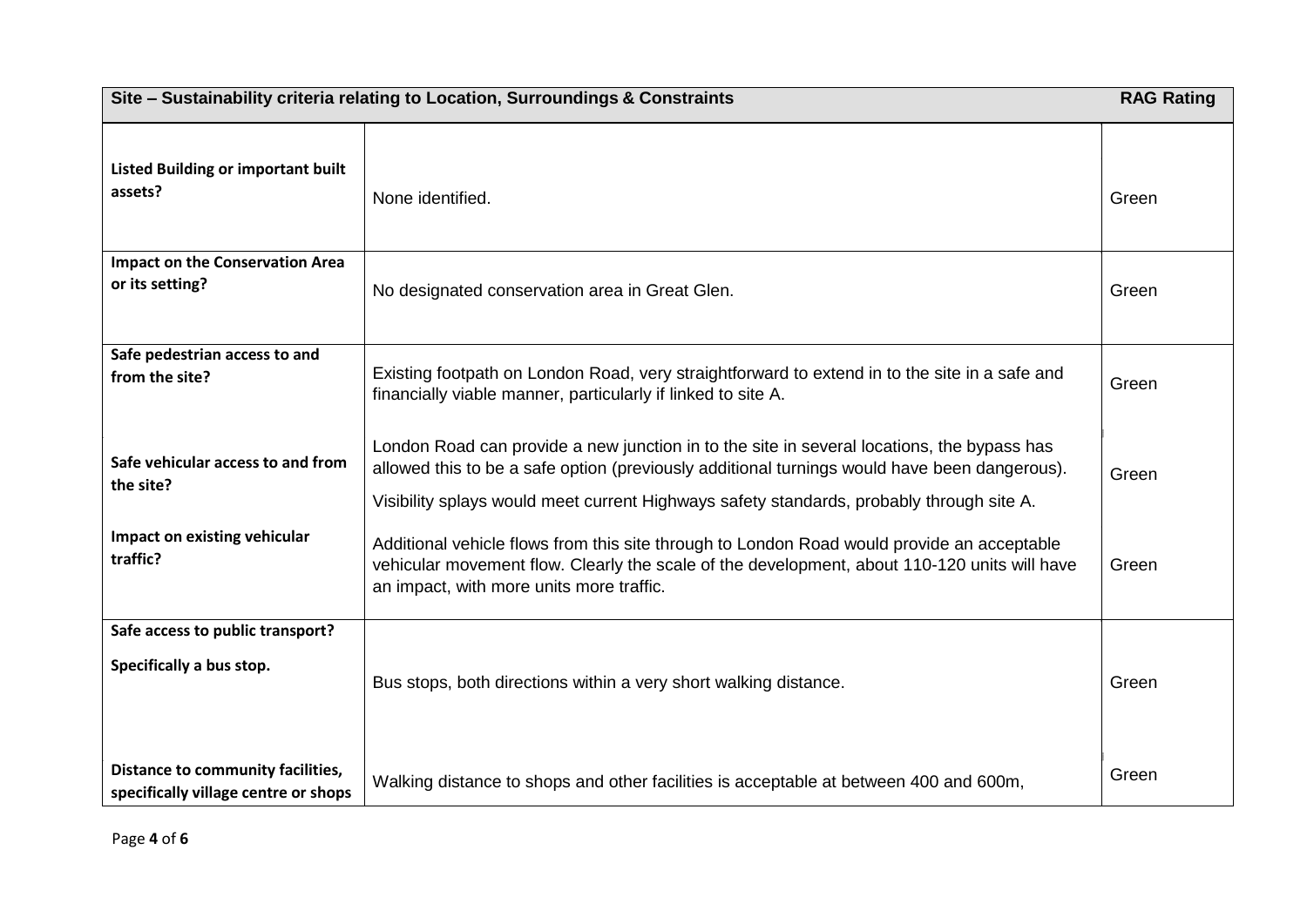| Site - Sustainability criteria relating to Location, Surroundings & Constraints   |                                                                                                                | <b>RAG Rating</b> |
|-----------------------------------------------------------------------------------|----------------------------------------------------------------------------------------------------------------|-------------------|
| including Village Hall, post box,<br>pub, playground/sports areas                 | depending upon route.                                                                                          |                   |
| <b>Current existing informal/formal</b><br>recreational opportunities on<br>site? | Private field, not currently used.                                                                             | Green             |
| <b>Ancient monuments or</b><br>archaeological remains?                            | None identified.                                                                                               | Green             |
| Any public rights of ways/bridle<br>paths?                                        | None, although new path C26 envisaged to the Southern boundary of the site in the draft<br>Neighbourhood Plan. | Green             |
| Gas, oil, pipelines and networks &<br>electricity transmission network?           | None identified.                                                                                               | Green             |
| Any known noise issues?                                                           | None found.                                                                                                    | Green             |
| Any known contamination issues?                                                   | No major issues identified, although one flytip found.                                                         | Green             |
| Any known flooding issues?                                                        | None, never flooded and unlikely given the elevations of the land.                                             | Green             |